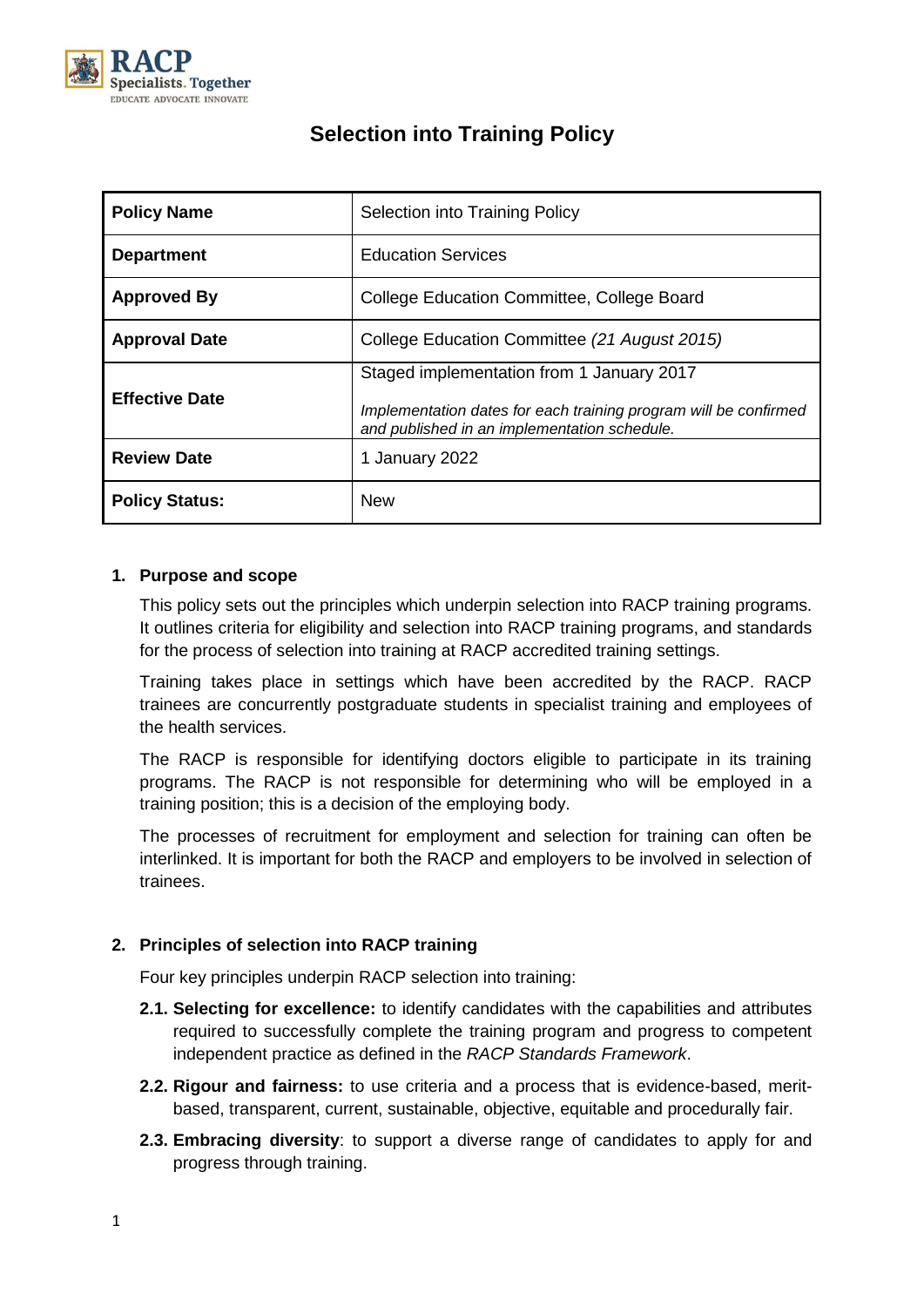

**2.4. Continuity:** to advocate for the continued recognition of trainees who are progressing satisfactorily and support them to complete training.

# **3. Roles and responsibilities in selection of trainees**

- **3.1. The RACP** is responsible for identifying doctors who are eligible to participate in its training programs by:
	- i. Defining the principles and standards for selection into training
	- ii. Determining the eligibility criteria and the selection criteria
	- iii. Developing resources to support implementation of the process and provide guidance
- **3.2. The RACP accredited training setting** is required to either conduct its own selection into training process or participate in a coordinated selection into training process for example as as part of a local or regional training network, a state, or whole of specialty group. The selection process must comply with *The standards for selection into training at RACP accredited training settings (Attachment 1).*
- **3.3. The health service jurisdictions and employing institutions** provide employment and infrastructure for training. They are solely responsible for making employment decisions. Their responsibility is to provide adequate service to meet the needs of the population.

# **4. Eligibility to apply for selection into RACP training**

- **4.1.** To be eligible for selection into training candidates must meet the published eligibility criteria for the training program as set out in the relevant RACP training program handbook.
- **4.2.** Meeting the RACP eligibility criteria does not guarantee selection into training, nor does it guarantee appointment to a training position and continuing employment. Employment decisions rest solely with the employer.

# **5. Selection into an RACP training program**

- **5.1.** Selection into training is undertaken at the entry point to each Divisional, Faculty, Chapter and Joint College training program.
- **5.2.** For the purposes of this policy, Divisional Basic and Advanced Training are considered to be separate training programs. To commence Advanced Training, trainees must successfully complete a Divisional Basic Training program and then be selected into an Advanced Training program.
- **5.3.** Selection into training will occur in accordance with *The standards for selection into training at RACP accredited training settings (Attachment 1)* and *The stages of selection into RACP training programs (Attachment 2)*.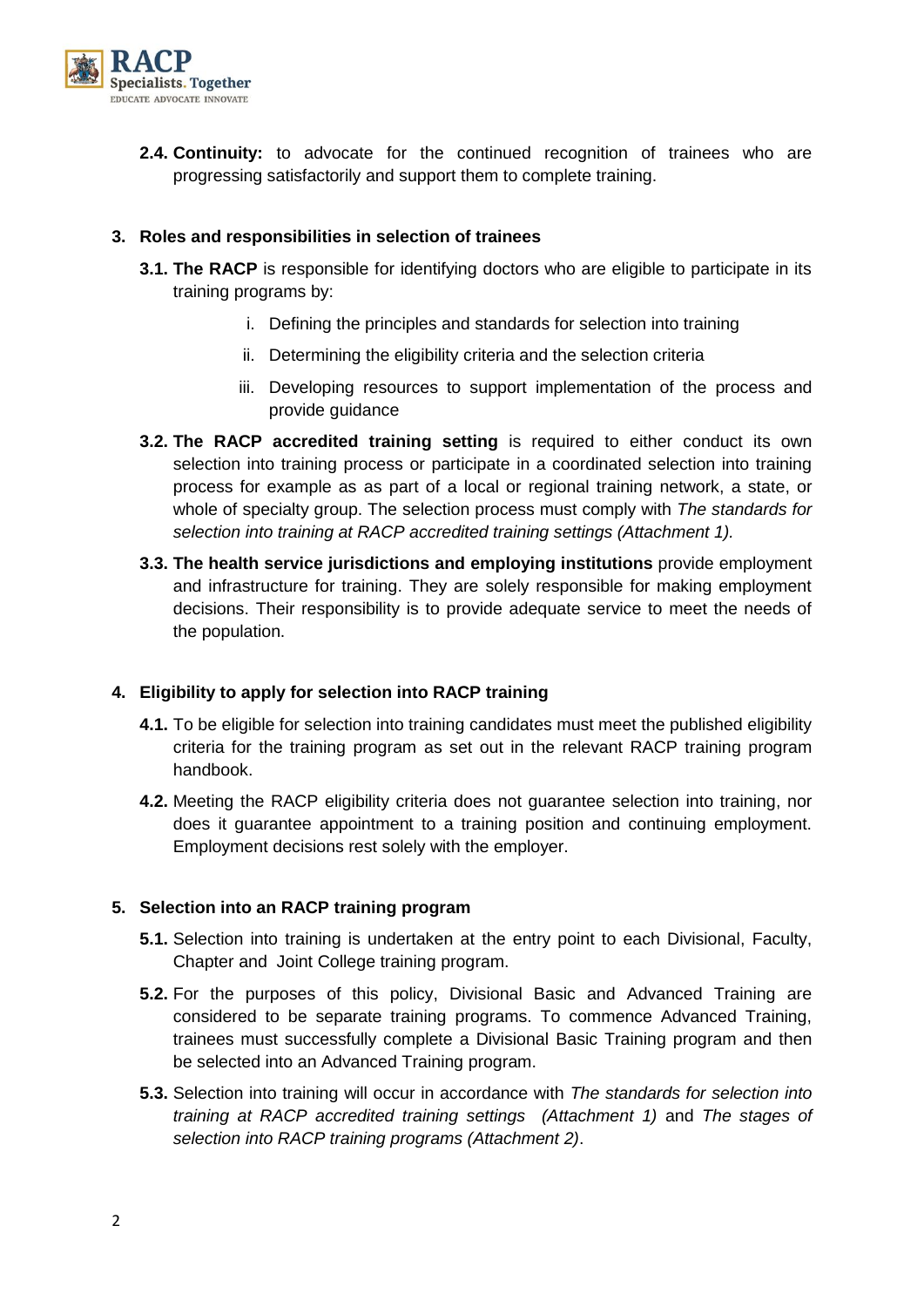

- **5.4.** Trainees are selected using the selection criteria published in the RACP training program handbook for the relevant training program.
- **5.5.** The published selection criteria for each RACP training program will include:
	- **5.5.1.** The candidate demonstrates a commitment to pursuing career as a physician.
	- **5.5.2.** The candidate demonstrates the appropriate level of ability, and willingness to progress toward competence, in each domain of *The RACP standards framework (Attachment 3)*:
		- a) Medical expertise
		- b) Communication
		- c) Quality & safety
		- d) Teaching & learning
		- e) Research
		- f) Cultural competence
		- g) Ethics & professional behaviour
		- h) Judgement & decision-making
		- i) Leadership, management & teamwork
		- j) Health policy, systems & advocacy

#### **6. Registration and commencement of training**

- **6.1.** Candidates who have been selected into training and obtained a suitable training position are required to register with the RACP.
- **6.2.** An applicant cannot register to commence training without having been selected into training and obtained a suitable training position.
- **6.3.** Subject to prospective approval of the proposed training by the relevant Training Committee, and payment of required fees, the candidate is recognised as a trainee and commences in the training program.

#### **7. Monitoring and evaluation**

Compliance with this policy will be monitored through the process for accreditation of RACP training settings.

#### **8. Related policies and other documents**

- **8.1.** Attachment 1 The standards for selection into training at RACP accredited training settings
- **8.2.** Attachment 2 The stages of selection into RACP training programs
- **8.3.** Attachment 3 The RACP standards framework
- **8.4.** Progression through Training Policy
- **8.5.** Accreditation of Training Settings Policy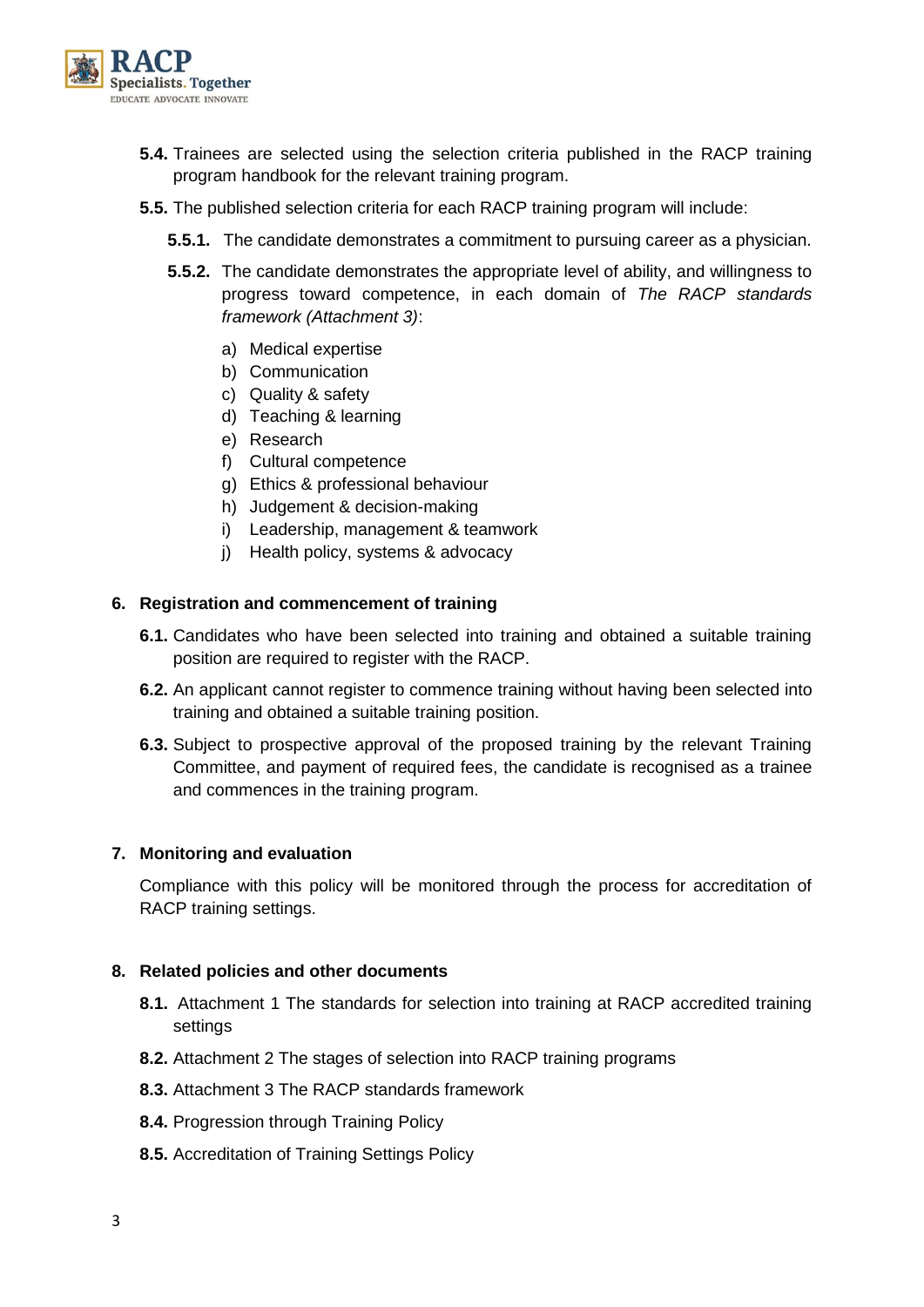

# **8.6.** Trainees in Difficulty Support Policy

## **9. Acknowledgements**

The RACP would like to acknowledge and thank those who participated in the development, consultation and peer review process for this policy.

#### **10. Definitions**

#### **i. Accredited training setting**

The College accredits training settings to support the provision of quality training. The term "settings" refers to sites, facilities, individual posts, networks and consortia.

#### **ii. Prospective approval of training**

The process of applying for approval of a proposed training program with the relevant training committee (or delegate thereof) before commencement of the training position, or by the relevant deadline.

#### **iii. RACP training program**

Refers to any of the training programs of the RACP's Divisions, Faculties and Chapters, and joint training programs with other medical colleges. Basic Training is a separate training program as are each of the specialty Advanced Training programs.

#### **iv. Selection into training**

Assessment of candidates to predict success in the training program, and ability to progress to competent independent practice. Assessment is based on demonstrated merit and excellence, and uses fair and transparent processes.

#### **v. Training requirements**

All training components which must be satisfactorily completed within a given training period, or prior to completion of the entire training program.

| <b>Revision History</b> |                                 |               |                       |                                    |                                        |  |
|-------------------------|---------------------------------|---------------|-----------------------|------------------------------------|----------------------------------------|--|
| <b>Version</b>          | <b>Date</b><br><b>Effective</b> | <b>Author</b> | <b>Approved</b><br>by | <b>Sections</b><br><b>Modified</b> | <b>Details of</b><br><b>Amendments</b> |  |
|                         |                                 |               |                       |                                    |                                        |  |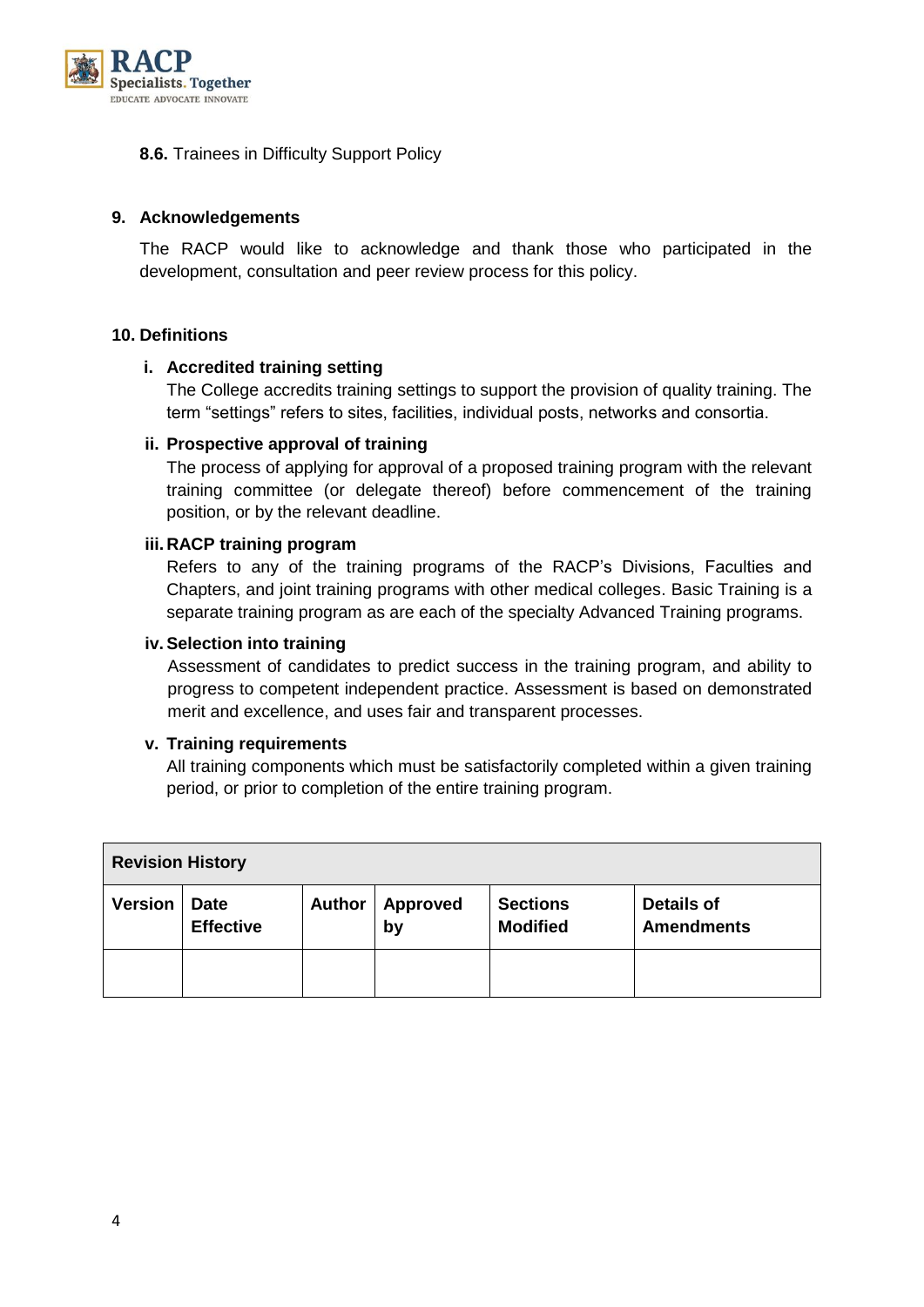**Attachment 1**



#### **Standards for selection into training at RACP accredited training settings**

RACP accredited training settings are required to either conduct their own selection into training process or participate in a coordinated selection into training process as part of a local or regional training network, a state, or whole of specialty group. Examples include participation in the advanced training selection matching system and specialty society coordinated selection process for the training program.

The process for selection into training must comply with the RACP prinicples for selection into training and the standards set out below.

**Valid**: The selection methods used are fit for purpose and effectively predict which candidates will successfully complete the training program and progress to competent independent practice.

**Reliable**: The selection process is based on rigorous selection methods and is designed to produce consistent outcomes.

**Transparent:** The selection process is clear. Eligibility and selection criteria are publicly available. There is national awareness of training opportunities through clear advertising including the number of training positions available. Information provided to candidates is sufficient to allow informed decisions. All candidates are advised of the outcome of the selection process and offered feedback.

**Procedurally fair**: The selection process is fair and impartial with defensible, merit-based outcomes. Selection panels operate without prejudice. Any conflict of interest is declared. Selection panels consider only matters that are pertinent to the selection process, in accordance with anti-discrimination legislation. There is a process for formal review of decisions which is outlined to candidates prior to the selection into training process.

**Evidence-based**: Selection processes are based on current evidence-based practice aimed to select the highest quality of candidate. The process is the subject of regular review and evaluation for continual quality improvement.

**Sustainable:** The selection process is sustainable for trainees, the College, and the employing institutions. The requirements are reasonable for candidates.

**Collaborative**: Selection into training is interlinked with the process of recruitment for employment wherever possible. Selection panels include a Fellow of the relevant training program chosen to represent the interests of the RACP in assessing the candidate's suitability for the training program wherever possible**.**

**Accountable**: The selection process is conducted in accordance with the RACP principles for selection into physician training and there is clear responsibility and rationale for decisions.